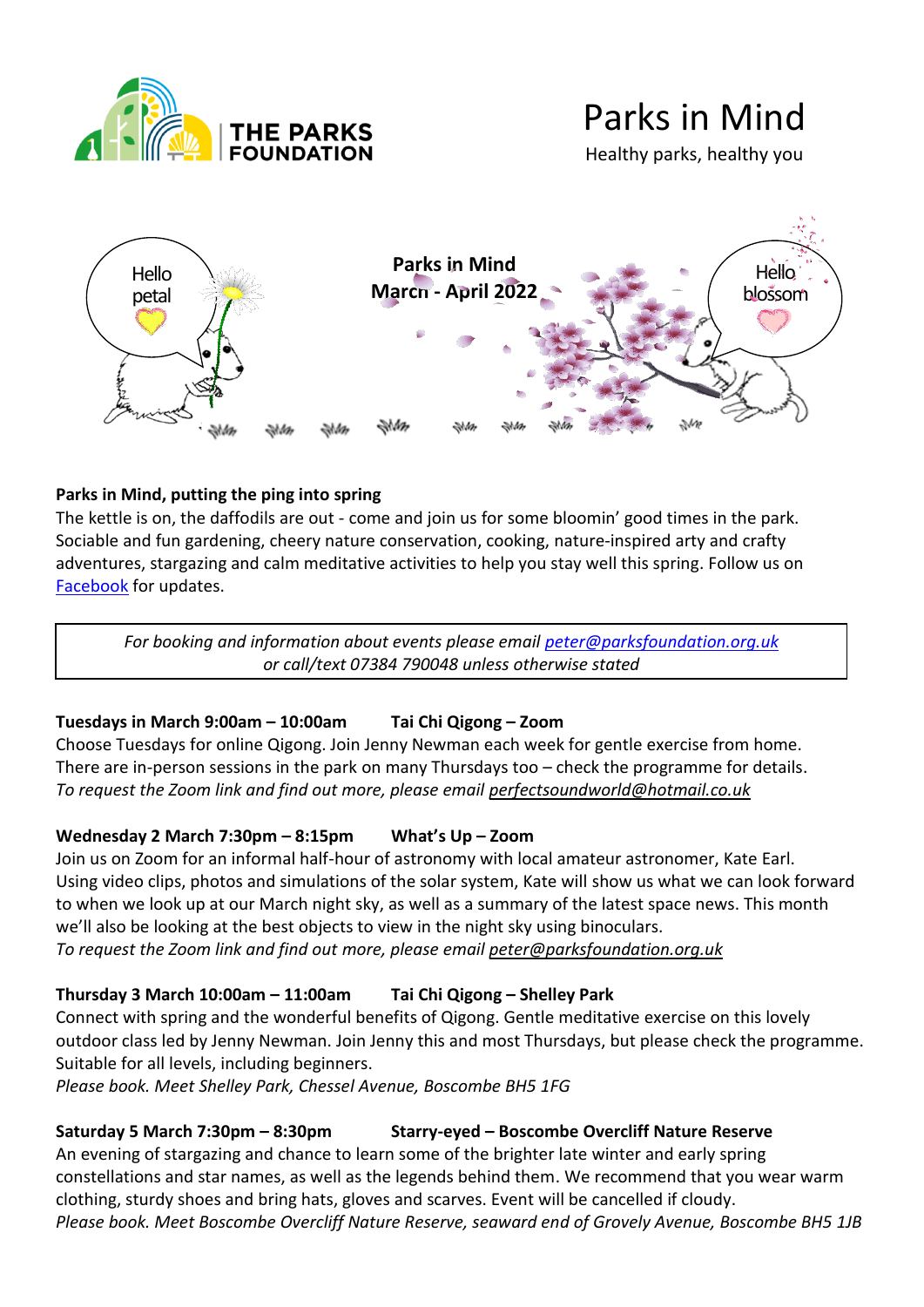

**Monday 7 March 2:00pm – 4:00pm Spring is just around the corner – Knyveton Gardens** Pop in to help improve the park for spring and we'll pop the kettle on to keep the gardening going! *Please book. Meet Knyveton Gardens, Southcote Road, Springbourne, Boscombe BH1 3RY*

#### **Tuesday 8 March 10:30am – 12:30pm Creativity, nature & the 5 Ways to Wellbeing – Kings Park**

Join Peter and Anna for this six-week creative course in the park. Enjoy nature-inspired artistic activities, learn about the 5 Ways to Wellbeing, and discover simple, creative ways to enjoy our green spaces. This gentle introductory course takes places over six Tuesday mornings with the chance to meet new people, learn simple creative techniques and help you stay well this spring. No specialist materials required. Suitable for all levels of experience. **Session one: discovering wellbeing in nature.** 

*Please book. Meet Kings Park Athletics Centre, King's Park Drive, Boscombe BH7 7AF* 

## **Tuesday 8 March 2:00pm – 4:00pm Fisherman's friends – Fisherman's Walk**

Sociable and fun gardening with Peter and the Friends of Fisherman's Walk. We love this pretty park by the sea, especially when the Friends serve us tea!

*Please book. Meet the pond garden, Fisherman's Walk, Boscombe Overcliff Drive, Boscombe BH6 3SQ*

## **Thursday 10 March 10:00am – 11:00am Tai Chi Qigong – Shelley Park**

Jenny Newman shows us how posture, movement and breathing techniques can improve wellbeing. *Please book. Meet Shelley Park, Chessel Avenue, Boscombe BH5 1FG*

## **Tuesday 15 March 10:30am – 12:30pm Creativity, nature & the 5 Ways to Wellbeing – Kings Park**

The second session of our gentle introductory course focusing on creativity, nature and the 5 Ways to Wellbeing. Today, an opportunity to slow down and look at your surroundings in a new way. A chance to meet new people, learn simple creative techniques and help you stay well this spring. Suitable for all levels of experience. You will need a camera or smart phone for this session (let us know if you would like to borrow one). **Session two: taking notice with mindful photography** *Please book. Meet Kings Park Athletics Centre, King's Park Drive, Boscombe BH7 7AF* 

## **Wednesday 16 March 11:00am – 1:00pm What's cooking? – Shelley Park**

Today we're going to try our hand at soup and flat bread. Join Peter and Forest School Leader Jan Cooke for some nature conservation work, fire lighting and a cook up. We'll be cutting and removing rhododendron, planting native trees and learning the best way to build a fire for our lunchtime snack. Everything provided but please bring gardening gloves if you have them. *Please book. Meet Shelley Park, Chessel Avenue, Boscombe BH5 1FG*

# **Thursday 17 March 10:00am – 11:00am Tai Chi Qigong – Shelley Park**

Join Jenny for Qigong in the park. Suitable for all levels, including beginners. Please note, after today's session Qigong has an early spring break but returns again in May. *Please book. Meet Shelley Park, Chessel Avenue, Boscombe BH5 1FG*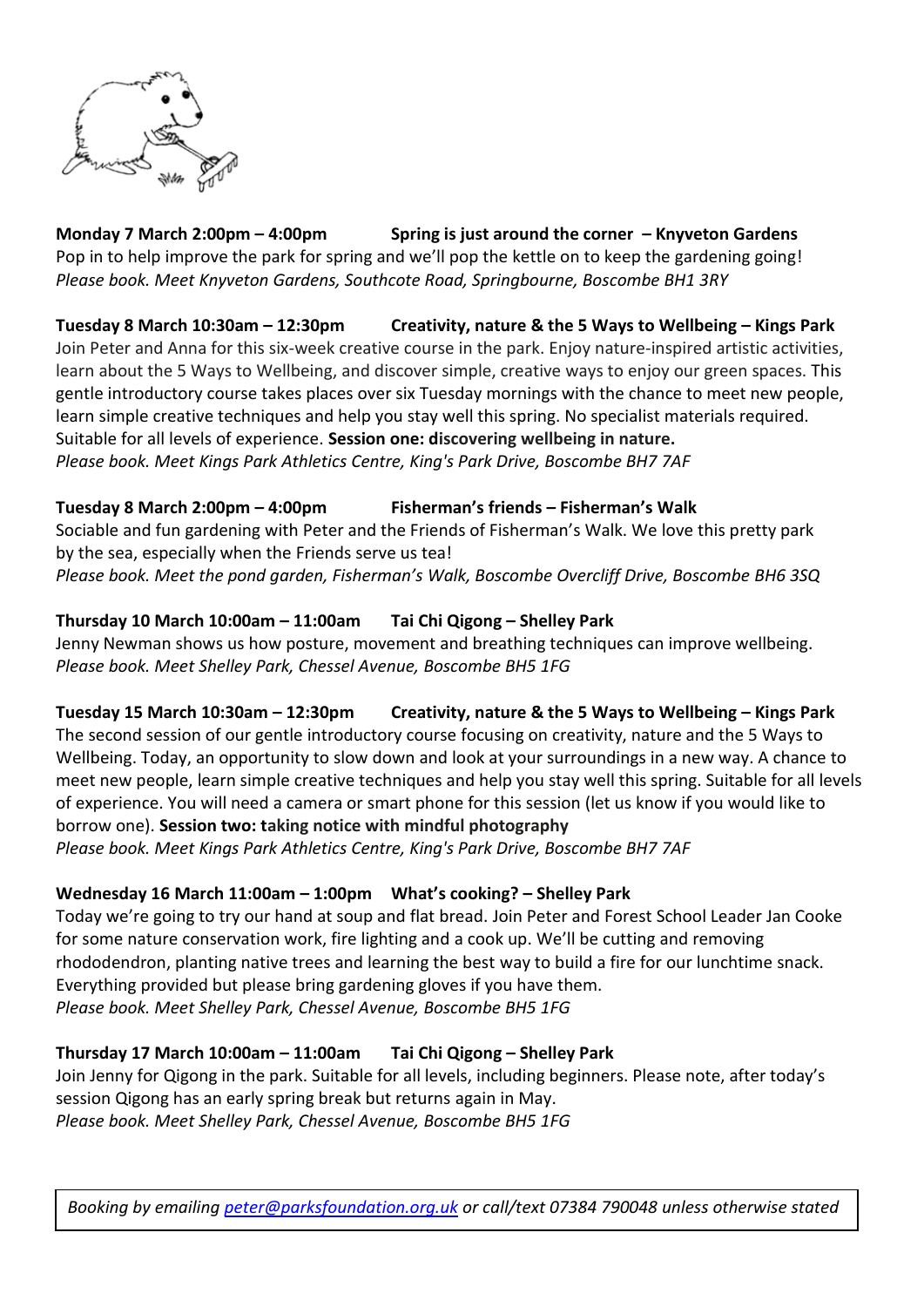

## **Sunday 20 March 2:00pm – 4:00pm Frisbee fling – Shelley Park**

Feeling springy? Here's a chance to catch up with former-UK Frisbee Champion Gary Williams to learn some throwing tips and tricks on this month's frisbee fling in the park. *Please book. Meet Shelley Park, Chessel Avenue, Boscombe BH5 1FG* 

**Tuesday 22 March 10:30am – 12:30pm Creativity, nature & the 5 Ways to Wellbeing – Kings Park**  Join Peter and Anna for the third of our gentle introductory sessions focusing on creativity, nature and the 5 Ways to Wellbeing. No specialist materials required as we discover simple creative ways to enjoy our green spaces. Suitable for all levels of experience. **Session three: get active and get creative** *Please book. Meet Kings Park Athletics Centre, King's Park Drive, Boscombe BH7 7AF* 

**Wednesday 23 March 2:00pm – 4:00pm Tree cheers for spring – Horseshoe Common** Wildlife-friendly tree planting and a tidy of our town centre wood. All welcome. *Please book. Meet Horseshoe Common, opp. 134-136 Old Christchurch Road, Bournemouth BH1 1NL*

**Monday 28 March 2:00pm – 4:00pm Springbourne into action! – Knyveton Gardens** A quick spring clean of our favourite Springbourne garden. Plus, tea at three for you and me. *Please book. Meet Knyveton Gardens, Southcote Road, Springbourne, Boscombe BH1 3RY*

**Tuesday 29 March 10:30am – 12:30pm Creativity, nature & the 5 Ways to Wellbeing – Kings Park**  The fourth in this gentle series of enjoying nature, creativity and learning about the 5 Ways to Wellbeing.

Suitable for all levels of experience. **Session four: learning and natural creativity** *Please book. Meet Kings Park Athletics Centre, King's Park Drive, Boscombe BH7 7AF* 

**Monday 4 April 2:00pm – 4:00pm Make an entrance – Knyveton Gardens**

Tidy and clip back the entrances and paths as we welcome April to the park. *Please book. Meet Knyveton Gardens, Southcote Road, Springbourne, Boscombe BH1 3RY*

# **Tuesdays in April 9:00am – 10:00am Tai Chi Qigong – Zoom**

Choose Tuesdays for online Qigong. Join Jenny Newman each week for gentle exercise from home. *To request the Zoom link and find out more, please email [perfectsoundworld@hotmail.co.uk](mailto:perfectsoundworld@hotmail.co.uk)*

**Tuesday 5 April 10:30am – 12:30pm Creativity, nature & the 5 Ways to Wellbeing – Kings Park**  Continue to enjoy nature-inspired artistic activities, learn about the 5 Ways to Wellbeing, and discover simple, creative ways to enjoy our green spaces. The fifth in this gentle series of enjoying nature to inspire our creativity and learning. **Session five: gratitude, gifting and connecting**  *Please book. Meet Kings Park Athletics Centre, King's Park Drive, Boscombe BH7 7AF* 

# **Tuesday 5 April 2:00pm – 4:00pm Fisherman's friends – Fisherman's Walk**

Join Peter and the Friends of Fisherman's Walk for sociable and fun gardening. We love this pretty park by the sea, especially when the Friends serve us tea!

*Please book. Meet the pond garden, Fisherman's Walk, Boscombe Overcliff Drive, Boscombe BH6 3SQ*

*Booking by emailing [peter@parksfoundation.org.uk](mailto:peter@parksfoundation.org.uk) or call/text 07384 790048 unless otherwise stated*